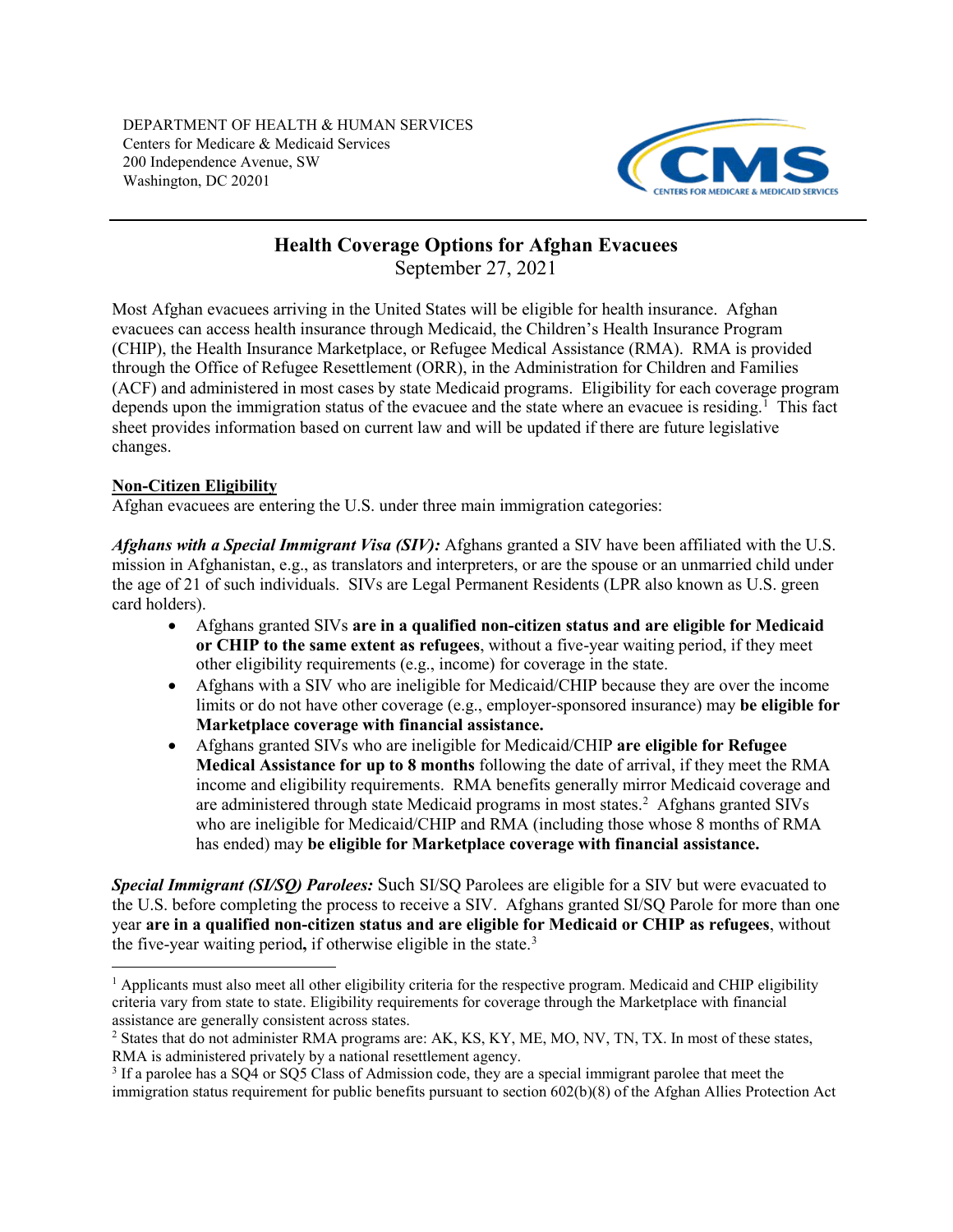- Afghans granted SI/SQ Parole who are ineligible for Medicaid/CHIP because they are over the income limits or do not have other coverage (e.g., employer-sponsored insurance) may **be eligible for Marketplace coverage with financial assistance.**
- Afghan SI/SQ Parolees who are ineligible for Medicaid/CHIP **are eligible for Refugee Medical Assistance (RMA) for up to 8 months** following the date of arrival, if they meet the RMA income requirements. RMA benefits generally mirror Medicaid coverage and are administered through state Medicaid programs. Afghans granted SIVs who are ineligible for Medicaid/CHIP and RMA (including those whose 8 months of RMA has ended) may **be eligible for Marketplace coverage with financial assistance.**

*All Other Parolees (aka Humanitarian non-SI/SQ Parolees)*: Such Humanitarian (non-SI/SQ) Parolees are Afghans who were evacuated for urgent humanitarian reasons and paroled into the United States, but have not been granted a SIV and may not be eligible for the SIV program. As parolees, they are eligible to apply for work authorization and are also eligible to apply for asylum upon arrival in the U.S. and any other immigration benefit for which they may be eligible.

- Afghans who are Humanitarian (non-SI/SQ) Parolees for more than one year **are in a qualified non-citizen status for benefits purposes, but generally are subject to a five-year waiting period** before they can qualify for full Medicaid benefits or CHIP. **Exception**: thirty-nine states and territories offer full Medicaid benefits and/or CHIP coverage to Humanitarian (non-SI/SQ) parolees who are children and/or pregnant women without application of the five-year waiting period.<sup>[4](#page-1-0)</sup>
- Humanitarian (non-SI/SQ) Parolees who are not eligible for Medicaid/CHIP may also **be eligible for Marketplace coverage with financial assistance.**
- Humanitarian (non-SI/SQ) Parolees **are not eligible for RMA.**

**Any individuals who do not qualify for full Medicaid benefits based on their immigration status may be eligible for "emergency Medicaid," which pays for services necessary to treat an emergency medical condition, if they meet all other eligibility requirements in the state.** An individual eligible only for emergency Medicaid is permitted to enroll in Marketplace coverage with financial assistance if they meet all Marketplace and financial assistance eligibility requirements.

**Afghan evacuees can use [www.Healthcare.gov](http://www.healthcare.gov/) to apply for and enroll in Marketplace coverage;** if a state has its own Marketplace platform, contact information can be found here: [www.HealthCare.gov/marketplace-in-your-state/.](http://www.healthcare.gov/marketplace-in-your-state/) Evacuees also have the right to get help in their language at no cost. They can call 1-800-318-2596 and wait through the opening. When an agent answers, they can state the language they need, and they'll be connected with an interpreter.

Additionally, a special enrollment period is available for these individuals to enroll in Marketplace coverage based on their move to the U.S. or gaining lawful presence in the U.S. A special enrollment period is also available through the Marketplace to those who initially qualify for coverage through Medicaid, CHIP, or the RMA program but later lose such coverage. A special enrollment period is also

 $\overline{a}$ of 2009 (8 U.S.C. 1101 note), which states that Afghans granted special immigrant status "shall be eligible for resettlement assistance, entitlement programs, and other benefits available to refugees admitted under [section 207 of the Immigration and Nationality Act (8 U.S.C. 1157)] to the same extent, and for the same period of time, as such refugees."

<span id="page-1-0"></span><sup>4</sup> AS, AR, CA, CO, CT, CNMI, DC, DE, FL, HI, IL, IA, KY, LA, ME, MD, MA, MN, MT, NE, NJ, NM, NY, NV, NC, OH, OR, PA, RI, SC, TX, VI, UT, VT, VA, WA, WV, WI, and WY. For more details on coverage in Medicaid and/or CHIP *see*: [https://www.medicaid.gov/medicaid/enrollment-strategies/medicaid-and-chip-coverage-lawfully](https://www.medicaid.gov/medicaid/enrollment-strategies/medicaid-and-chip-coverage-lawfully-residing-children-pregnant-women)[residing-children-pregnant-women.](https://www.medicaid.gov/medicaid/enrollment-strategies/medicaid-and-chip-coverage-lawfully-residing-children-pregnant-women)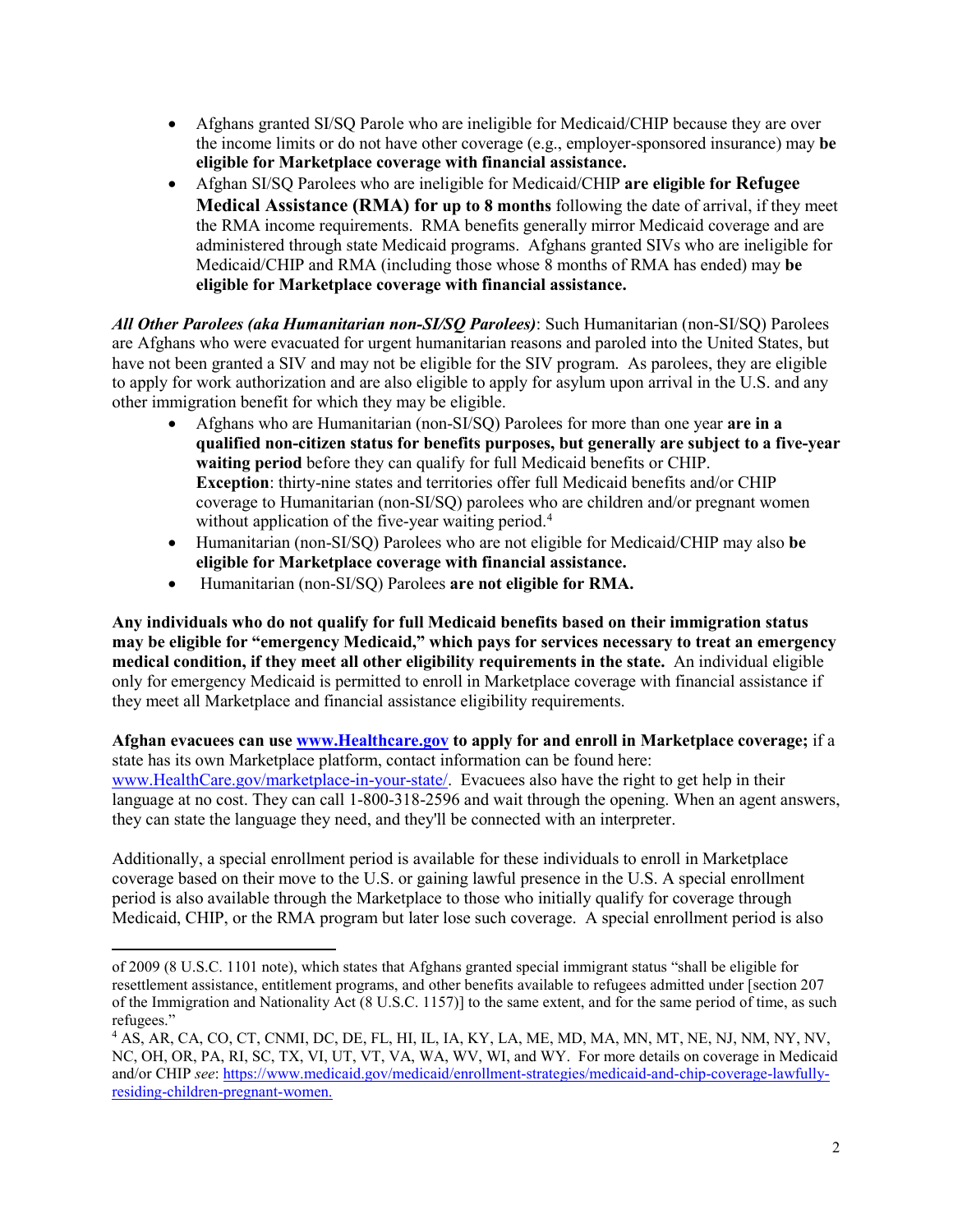available to those who apply for Medicaid or CHIP are assessed during an available enrollment period as potentially eligible for Medicaid, but are determined ineligible for Medicaid or CHIP coverage after the enrollment period ends. Current rules provide individuals with 60 days following their move to the U.S., loss of Medicaid, CHIP, or RMA coverage, or determination of ineligibility for Medicaid or CHIP after the end of an enrollment period to enroll in Marketplace coverage. Their coverage will generally start the first of the month after they apply and select a plan.<sup>[5](#page-2-0)</sup>

#### **State Residency**

In order to qualify for Medicaid, applicants generally must be a resident of the state in which they are applying. Applicants who are adults (age 21 or over) are generally considered residents of the state in which they are living and intend to reside.<sup>[6](#page-2-1)</sup> A child under age 21 is generally a resident of the state in which the child's parent or caretaker is a resident, if the child is living with them, or in which the child resides. States have flexibility to define the term "intent to reside." However, they **may not** deny Medicaid eligibility because the individual has not resided in the state for a minimum specified period of time or does not have a fixed address. States may accept attestation that an individual is a state resident without requiring further documentation from the individual.

States also have the flexibility to extend Medicaid eligibility to individuals who are not residents of the state (non-residents). States can elect to provide Medicaid to non-residents through their State Plan.

## **Applications for Individuals Moving to Another State**

If an evacuee is moving to a different state, the individual may apply for Medicaid in the state in which they intend to reside. Individuals moving to another state do not need to wait until they arrive to apply for coverage in their new state. They should use the address where they intend to live, if known. Otherwise, they can provide another address where the Medicaid agency can reach them, such as the address of a community organization or facility with which they will work in the new state. The effective date of eligibility would be the date the individual arrives in their new state of residence. Alternatively, states can elect to enroll evacuees relocating to the state who have not yet arrived by choosing to cover them as a non-state resident. Individuals who move to a new state or who otherwise enroll in Medicaid in the state in which they intend to reside should report their change in residency to the prior state's Medicaid agency if enrolled in Medicaid coverage in that state.<sup>[7](#page-2-2)</sup>

Individuals can designate an authorized representative, such as a case manager from a refugee resettlement organization or other community organization, who can communicate with the state Medicaid agency on the applicant's behalf. Applicants and beneficiaries may designate an authorized representative to report changes in circumstances to either state agency and receive copies of notices and other information on the individual's behalf. Due to the public health emergency posed by COVID-19, CMS will not enforce compliance with requirements that designation of an authorized representative must be signed by the applicant or enrollee, provided that applicants make the designation orally, in writing, or both. A record of such authorization must be submitted by the authorized representative, along with the application.

## **Presumptive Eligibility**

<span id="page-2-0"></span> $\overline{a}$ <sup>5</sup> Individuals who know ahead of time that their RMA coverage will end may apply and select a plan through the Marketplace up to 60 days before the end of their RMA coverage, to have Marketplace coverage starting the first of the month after the end of their RMA coverage.

<span id="page-2-1"></span><sup>6</sup> Individuals who are age 21 or over are also state residents when an individual has entered with a job commitment or seeking employment (whether or not they are currently employed).

<span id="page-2-2"></span> $<sup>7</sup>$  Reporting the change in circumstances does not need to occur before the evacuee applies for coverage in their new</sup> state. The change would be effective on the date in which the evacuee arrives in their new state.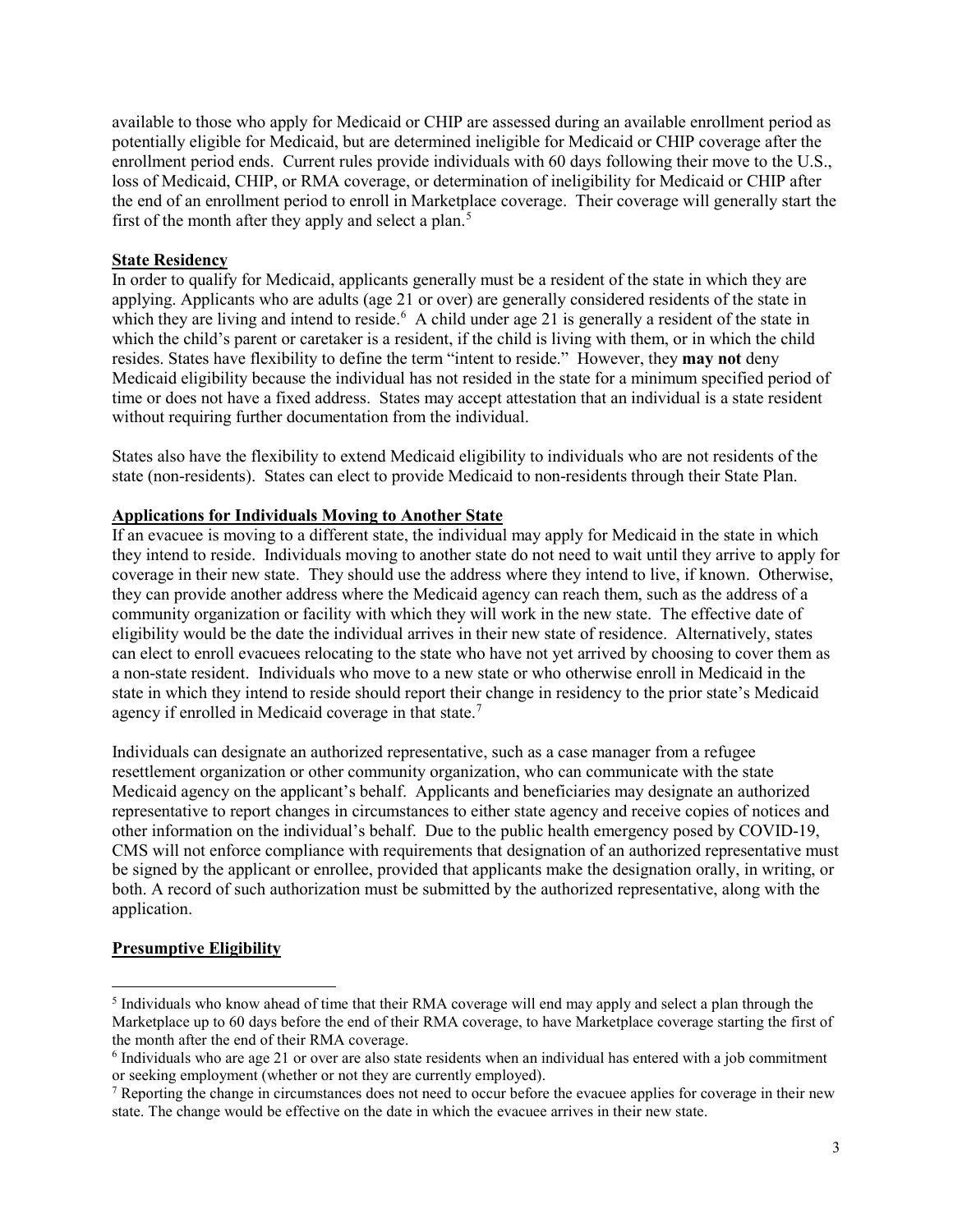Hospitals participating in Hospital Presumptive Eligibility (HPE) or other qualified entities designated by the state to participate in the state's Presumptive Eligibility (PE) program may immediately enroll Afghan evacuees who are likely eligible under a state's Medicaid program for a temporary period of time. In making a PE determination, the hospital or other qualified entity determines an individual's likely eligibility for a state's Medicaid program based on income information provided by the individual or representative. In some states, the hospital or other qualified entity must also consider whether the immigration status provided by the individual would qualify the individual for full Medicaid or CHIP benefits and/or whether the individual is a state resident. States can designate additional entities, including a military base or medical hotel where Afghan evacuees are being housed, as qualified entities and provide them with needed training to make presumptive eligibility determinations.

Individuals seeking a determination of presumptive eligibility cannot be required to provide proof of income, immigration status, or state residency. Hospitals and other qualified entities must accept attested information provided by the individual. Afghan evacuees temporary housed at US military bases may not know if or when they will be relocated to another state. In making a PE determination for these individuals, hospitals and other qualified entities can accept the state where the individual is housed as their state of residence.

## **Outstationing and Application Assistors**

States, in which the military base or hotels are located, can outstation state eligibility workers at these locations to help facilitate enrollment of eligible Afghan evacuees into coverage. If authorized to determine eligibility by the state Medicaid agency, state eligibility workers assigned to an outstation location can evaluate information provided on an application and any supporting documentation and make a determination of Medicaid or CHIP eligibility.

If certain conditions are met, in addition to state employees, states may use provider or contractor employees, or volunteers who have been properly trained to staff outstation locations. These individuals can assist Afghan evacuees in completing an application, but only employees of the state agency can make a determination of eligibility.

States also can work with Marketplace Navigators, community organizations, and other application assistors who may be able to assist Afghan evacuees in completing and submitting an application for coverage. Although states cannot designate individual facilitators and assistors as a qualified entity for purposes of making presumptive eligibility determinations, states can designate community organizations with whom a facilitator or assistor is affiliated to be a qualified entity.

#### **Reasonable Opportunity Period**

If a state is not able to verify an Afghan evacuee's immigration status promptly, and the individual has attested to eligible immigration status and is found otherwise eligible for Medicaid, the state is required to furnish benefits during the 90-day reasonable opportunity period (ROP), in accordance with section 1137(d) of the Social Security Act and 42 C.F.R. § 435.956(b), or such longer period provided by the state for non-citizens making a good faith effort to obtain documentation or where the agency itself needs more time to verify the individual's immigration status, consistent with 42 C.F.R. § 435.956(b)(2)(ii)(B). Before discontinuing ROP coverage, states must provide such individuals at least ten days advance notice. See 42 C.F.R § 431.211. Such notices must be provided in a manner that is accessible to individuals with limited English proficiency or living with disabilities, consistent with 42 C.F.R. §435.905(b). *See* 42 C.F.R. 431.206(e).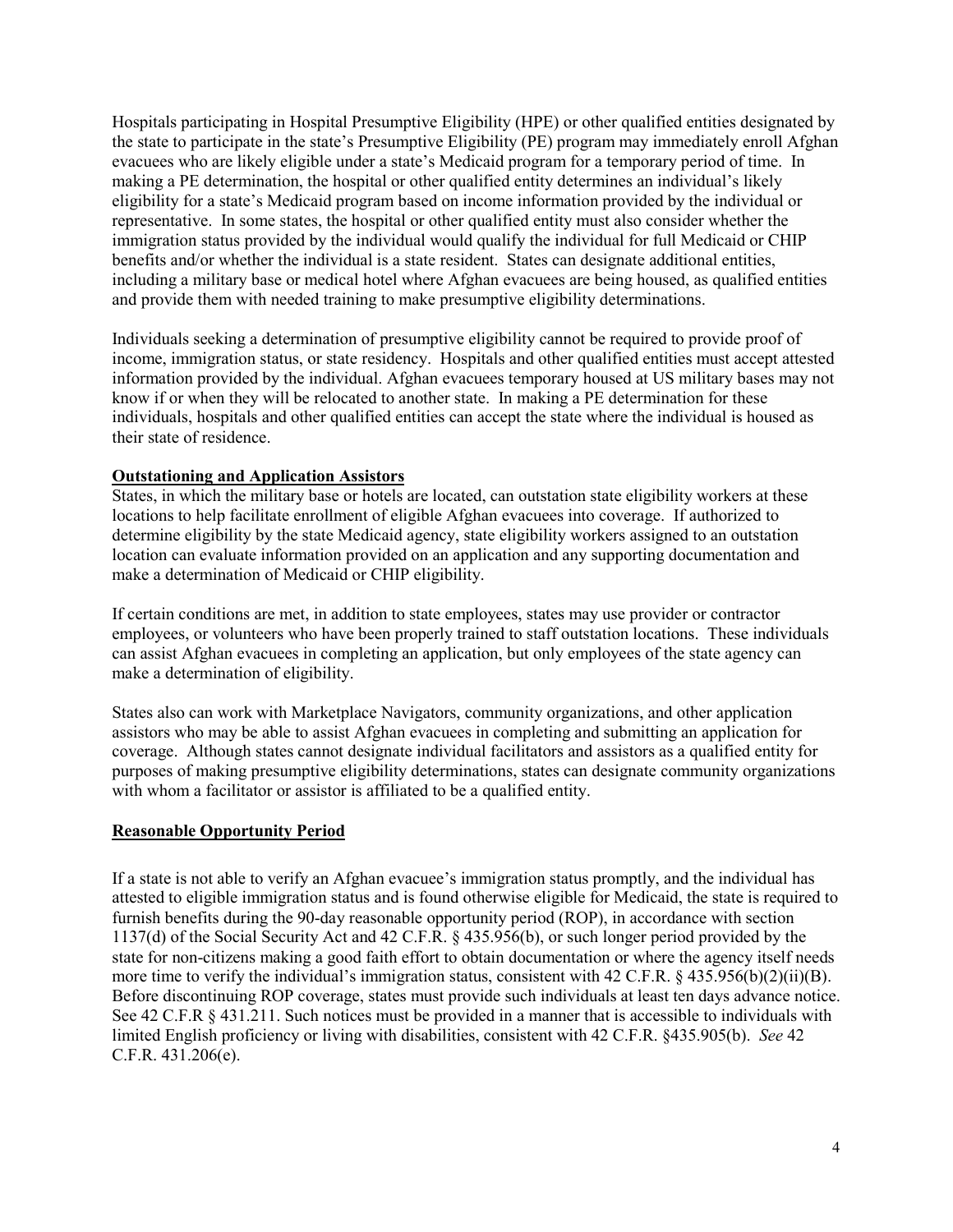## **Reimbursement for Providers and Facilities for COVID-19 Testing, Treatment, and Vaccine Administration for the Uninsured**

The Health Resources and Services Administration's COVID-19 Uninsured Program reimburses providers for COVID-19 testing, treatment, and administration of COVID vaccines to uninsured individuals. The Uninsured Program offers reimbursement to health care providers for these COVIDrelated services for people without health insurance, regardless of citizenship or immigration status and without cost to the individual. To access these funds, health care providers must enroll in the program as a provider participant. Once they have done so, they can submit claims for direct reimbursement for COVID-19 testing, treatment, and vaccine administration associated with uninsured individuals. Providers can familiarize themselves with this process at [https://www.hrsa.gov/CovidUninsuredClaim,](https://www.hrsa.gov/CovidUninsuredClaim) and learn more and file claims at [https://coviduninsuredclaim.linkhealth.com/.](https://coviduninsuredclaim.linkhealth.com/)

## **Additional Guidance for States**

The Center for Medicaid and CHIP Services (CMCS) and the Center for Consumer Information and Insurance Oversight (CCIIO), both within CMS, are providing direct technical assistance to those states that are housing Afghan evacuees. For further questions about coverage options for Afghan evacuees, state Medicaid and CHIP agencies should reach out to their state lead. For all other inquiries, please contact Sarah Lichtman Spector at [Sarah.Spector@cms.hhs.gov.](mailto:Sarah.Spector@cms.hhs.gov)